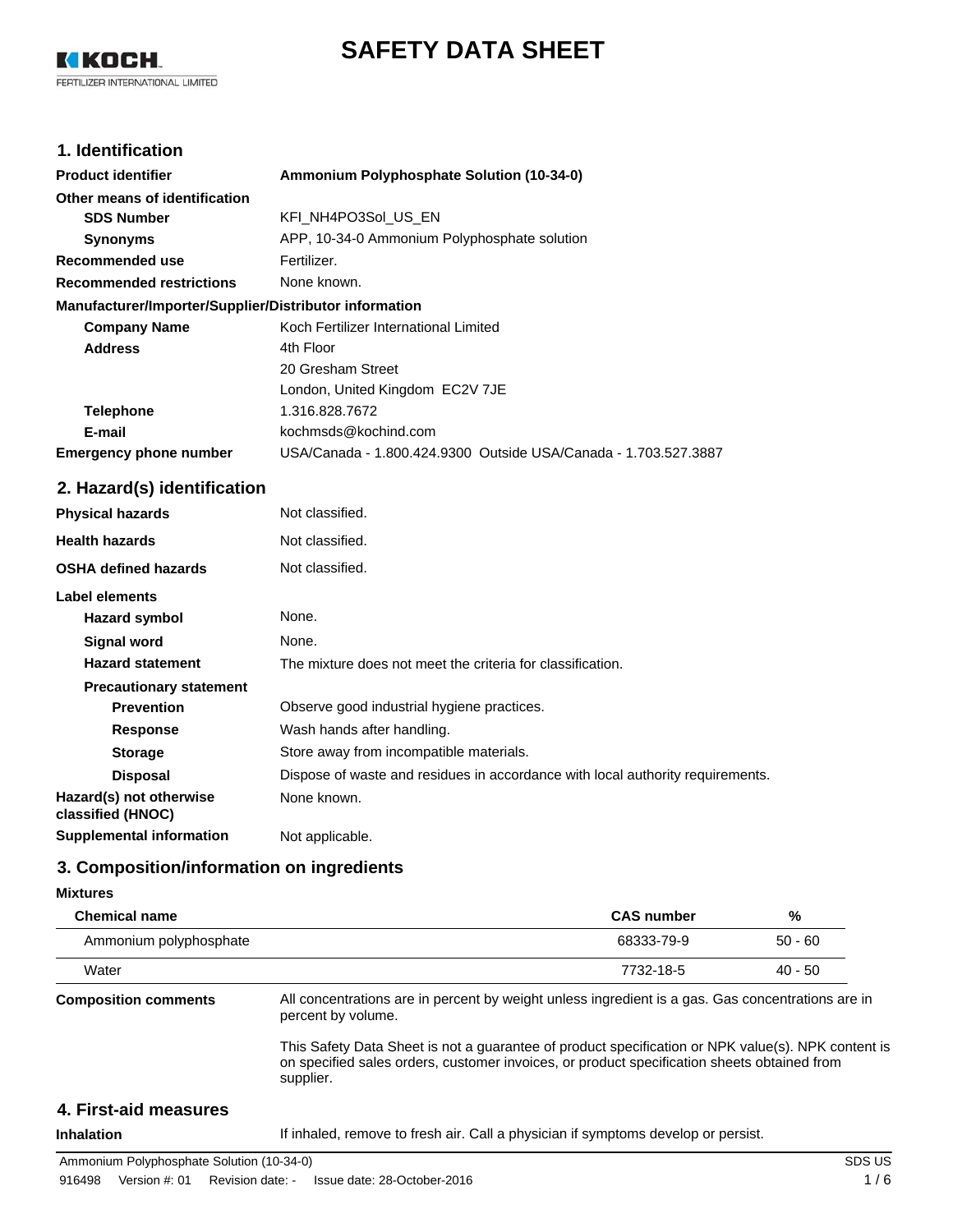| <b>Skin contact</b>                                                          | Wash off with soap and water. Get medical attention if irritation develops and persists.                            |
|------------------------------------------------------------------------------|---------------------------------------------------------------------------------------------------------------------|
| Eye contact                                                                  | Get medical attention if irritation develops and persists.                                                          |
| Ingestion                                                                    | Rinse mouth. Get medical attention if symptoms occur.                                                               |
| <b>Most important</b><br>symptoms/effects, acute and<br>delayed              | Direct contact with eyes may cause temporary irritation.                                                            |
| Indication of immediate<br>medical attention and special<br>treatment needed | Treat symptomatically.                                                                                              |
| <b>General information</b>                                                   | Ensure that medical personnel are aware of the material(s) involved, and take precautions to<br>protect themselves. |
|                                                                              |                                                                                                                     |

## **5. Fire-fighting measures**

| Suitable extinguishing media                                     | Water fog. Foam. Dry chemical powder.                                                         |
|------------------------------------------------------------------|-----------------------------------------------------------------------------------------------|
| Unsuitable extinguishing<br>media                                | Carbon dioxide (CO2).                                                                         |
| Specific hazards arising from<br>the chemical                    | During fire, gases hazardous to health may be formed.                                         |
| Special protective equipment<br>and precautions for firefighters | Self-contained breathing apparatus and full protective clothing must be worn in case of fire. |
| <b>Fire fighting</b><br>equipment/instructions                   | In the event of fire, cool tanks with water spray.                                            |
|                                                                  |                                                                                               |

## **6. Accidental release measures**

| <b>Personal precautions,</b><br>protective equipment and<br>emergency procedures | Avoid inhalation of vapors/dust and contact with skin and eyes. Ensure adequate ventilation. Wear<br>suitable protective clothing. For personal protection, see section 8 of the SDS.                                                                       |
|----------------------------------------------------------------------------------|-------------------------------------------------------------------------------------------------------------------------------------------------------------------------------------------------------------------------------------------------------------|
| Methods and materials for<br>containment and cleaning up                         | Large Spills: Stop the flow of material, if this is without risk. Dike the spilled material, where this is<br>possible. Absorb in vermiculite, dry sand or earth and place into containers. After removal flush<br>contaminated area thoroughly with water. |
|                                                                                  | Small Spills: Wipe up with absorbent material (e.g. cloth, fleece). Clean surface thoroughly to<br>remove residual contamination.                                                                                                                           |
|                                                                                  | Never return spills to original containers for re-use.                                                                                                                                                                                                      |
| <b>Environmental precautions</b>                                                 | Prevent further leakage or spillage if safe to do so. Do not contaminate water. Do not allow to enter<br>drains, sewers or watercourses.                                                                                                                    |

# **7. Handling and storage**

| <b>Precautions for safe handling</b> | Avoid inhalation of vapors/spray and contact with skin and eyes. Use only with adequate<br>ventilation. Observe good industrial hygiene practices. |  |  |
|--------------------------------------|----------------------------------------------------------------------------------------------------------------------------------------------------|--|--|
| <b>Conditions for safe storage,</b>  | Keep container tightly closed. Store in a cool, dry, well-ventilated place. Store away from                                                        |  |  |
| including any incompatibilities      | incompatible materials.                                                                                                                            |  |  |

# **8. Exposure controls/personal protection**

| <b>Occupational exposure limits</b> | No exposure limits noted for ingredient(s).                                                                                                                                                                                                               |  |  |
|-------------------------------------|-----------------------------------------------------------------------------------------------------------------------------------------------------------------------------------------------------------------------------------------------------------|--|--|
| <b>Biological limit values</b>      | No biological exposure limits noted for the ingredient(s).                                                                                                                                                                                                |  |  |
| Appropriate engineering<br>controls | Provide adequate general and local exhaust ventilation.                                                                                                                                                                                                   |  |  |
|                                     | Individual protection measures, such as personal protective equipment                                                                                                                                                                                     |  |  |
| <b>Eye/face protection</b>          | Wear approved safety glasses or goggles.                                                                                                                                                                                                                  |  |  |
| <b>Skin protection</b>              |                                                                                                                                                                                                                                                           |  |  |
| <b>Hand protection</b>              | Chemical resistant gloves are recommended. Be aware that the liquid may penetrate the gloves.<br>Frequent change is advisable.                                                                                                                            |  |  |
| Other                               | Wear appropriate clothing to prevent repeated or prolonged skin contact.                                                                                                                                                                                  |  |  |
| <b>Respiratory protection</b>       | If engineering controls do not maintain airborne concentrations below recommended exposure<br>limits (where applicable) or to an acceptable level (in countries where exposure limits have not<br>been established), an approved respirator must be worn. |  |  |
| <b>Thermal hazards</b>              | Wear appropriate thermal protective clothing, when necessary.                                                                                                                                                                                             |  |  |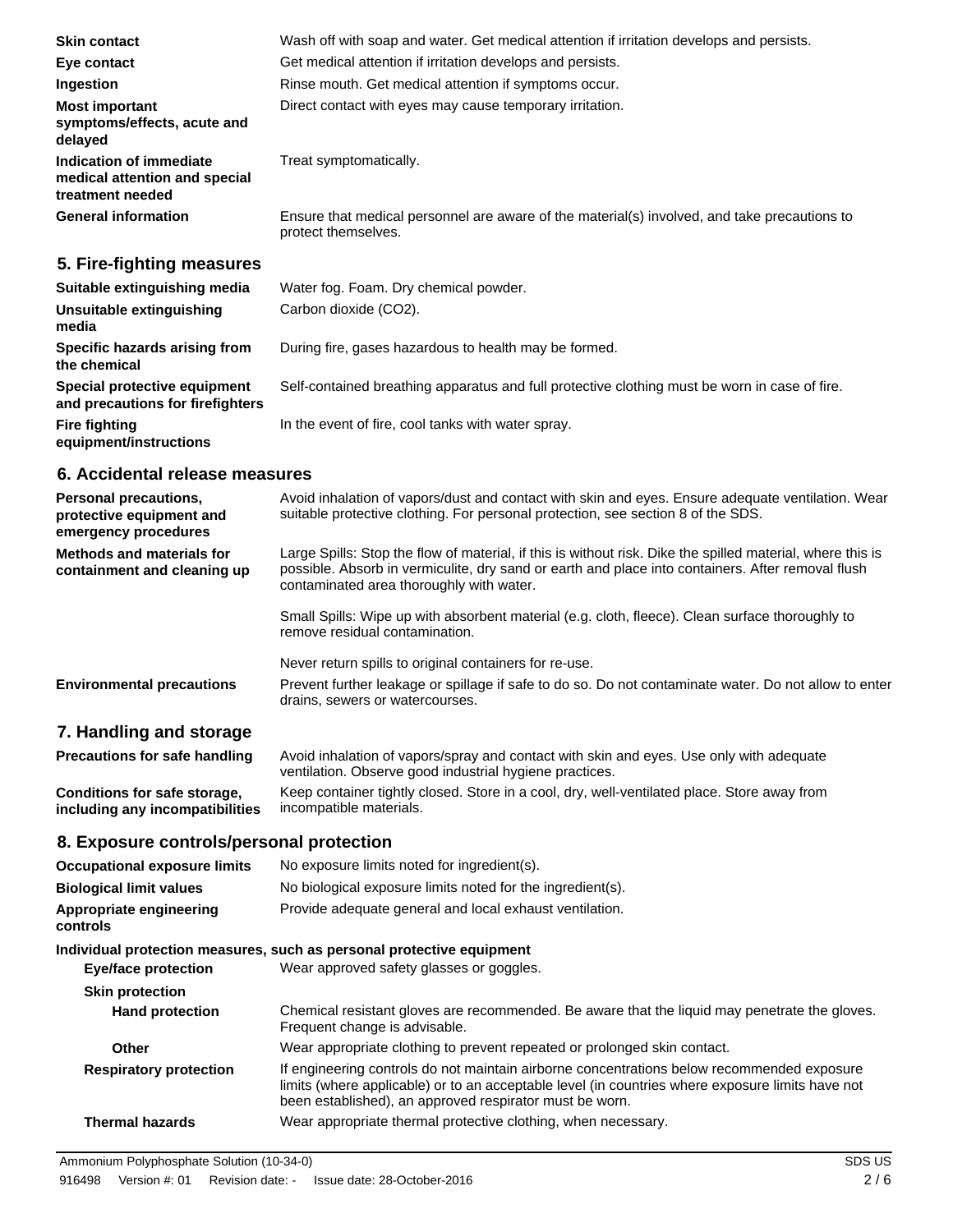Always observe good personal hygiene measures, such as washing after handling the material and before eating, drinking, and/or smoking. Routinely wash work clothing and protective equipment to remove contaminants. Handle in accordance with good industrial hygiene and safety practice.

## **9. Physical and chemical properties**

| Appearance                                                                                                             | Clear to hazy liquid. |  |
|------------------------------------------------------------------------------------------------------------------------|-----------------------|--|
| <b>Physical state</b>                                                                                                  | Liquid.               |  |
| Form                                                                                                                   | Liquid.               |  |
| Color                                                                                                                  | Green.                |  |
| Odor                                                                                                                   | Slight ammonia odor.  |  |
| <b>Odor threshold</b>                                                                                                  | 17 ppm (Ammonia)      |  |
| рH                                                                                                                     | 7                     |  |
| <b>Melting point/freezing point</b>                                                                                    | $-0.4$ °F (-18 °C)    |  |
| Initial boiling point and boiling<br>range                                                                             | 212 °F (100 °C)       |  |
| <b>Flash point</b>                                                                                                     | Not flammable.        |  |
| <b>Evaporation rate</b>                                                                                                | Not available.        |  |
| Flammability (solid, gas)                                                                                              | Not applicable.       |  |
| Upper/lower flammability or explosive limits                                                                           |                       |  |
| <b>Flammability limit - lower</b><br>$(\% )$                                                                           | Not available.        |  |
| <b>Flammability limit - upper</b><br>(%)                                                                               | Not available.        |  |
| Vapor pressure                                                                                                         | Not available.        |  |
| <b>Vapor density</b>                                                                                                   | Not available.        |  |
| <b>Relative density</b>                                                                                                | Not available.        |  |
| Solubility(ies)                                                                                                        |                       |  |
| <b>Solubility (water)</b>                                                                                              | Not available.        |  |
| <b>Partition coefficient</b><br>(n-octanol/water)                                                                      | Not available.        |  |
| <b>Auto-ignition temperature</b>                                                                                       | Not available.        |  |
| <b>Decomposition temperature</b>                                                                                       | Not available.        |  |
| <b>Viscosity</b>                                                                                                       | Not available.        |  |
| <b>Other information</b>                                                                                               |                       |  |
| <b>Explosive properties</b>                                                                                            | Not explosive.        |  |
| <b>Oxidizing properties</b>                                                                                            | Not oxidizing.        |  |
| <b>Container the contact of the contact of the contact of the contact of the contact of the contact of the contact</b> |                       |  |

#### **10. Stability and reactivity**

| <b>Reactivity</b>                            | The product is stable and non-reactive under normal conditions of use, storage and transport. |
|----------------------------------------------|-----------------------------------------------------------------------------------------------|
| <b>Chemical stability</b>                    | Stable under normal temperature conditions.                                                   |
| <b>Possibility of hazardous</b><br>reactions | Hazardous polymerization does not occur.                                                      |
| <b>Conditions to avoid</b>                   | Excessive heat.                                                                               |
| Incompatible materials                       | Strong oxidizing agents. Bases. Reactive metals. May attack copper, zinc and their alloys.    |
| <b>Hazardous decomposition</b><br>products   | Nitrogen oxides (NOx). Oxides of phosphorous. Ammonia.                                        |

## **11. Toxicological information**

#### **Information on likely routes of exposure**

| <b>Inhalation</b>   | In high concentrations, vapors may be irritating to the respiratory system. |
|---------------------|-----------------------------------------------------------------------------|
| <b>Skin contact</b> | Prolonged exposure may cause skin irritation.                               |
| Eye contact         | May cause eye irritation on direct contact.                                 |
| Ingestion           | May cause discomfort if swallowed.                                          |

Ammonium Polyphosphate Solution (10-34-0) SDS US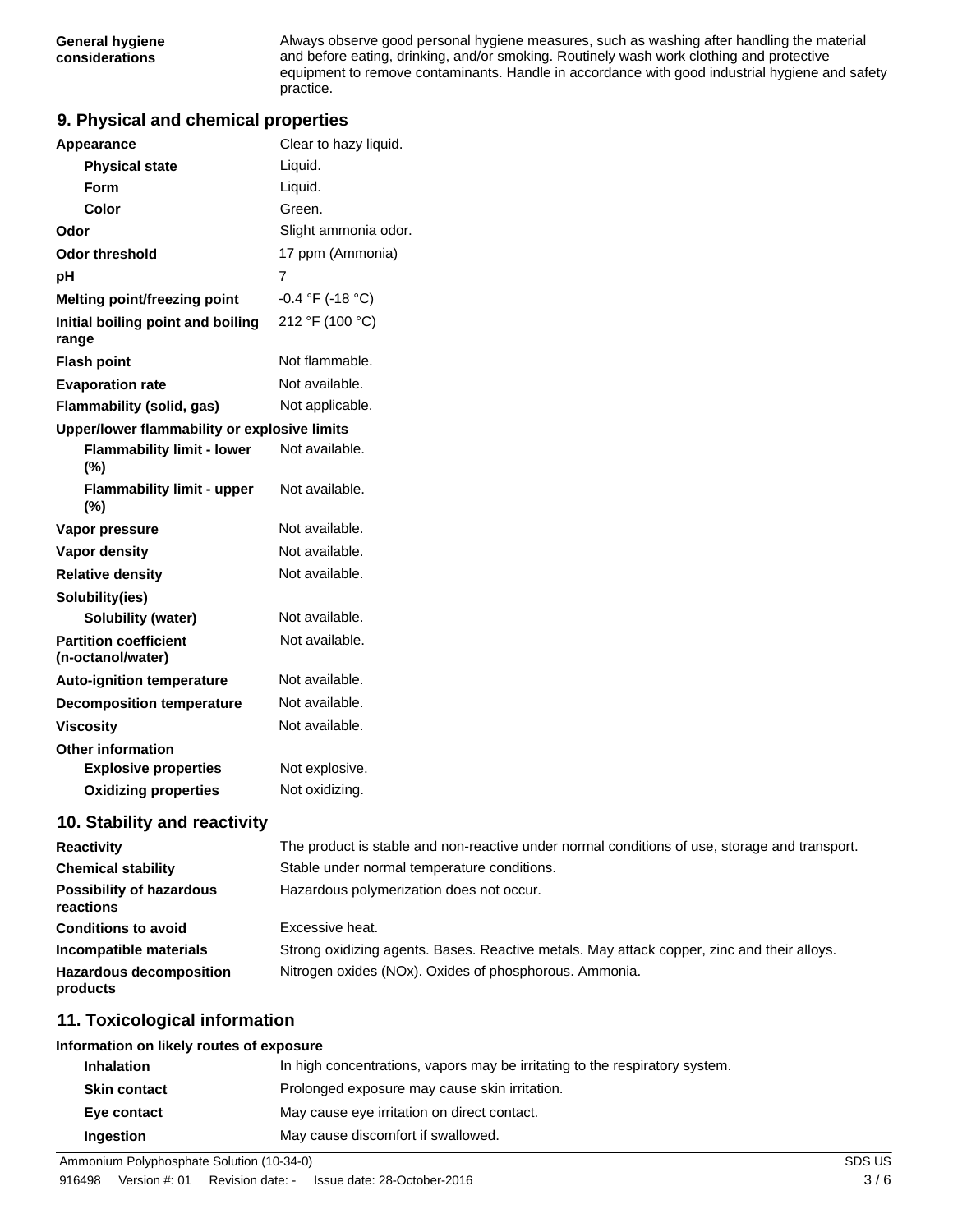#### **Symptoms related to the physical, chemical and toxicological characteristics**

#### **Information on toxicological effects**

**Acute toxicity** May cause discomfort if swallowed.

| <b>Components</b>                                              | <b>Species</b>                                                                                                                                                                                        |                                                                                 | <b>Test Results</b>    |  |
|----------------------------------------------------------------|-------------------------------------------------------------------------------------------------------------------------------------------------------------------------------------------------------|---------------------------------------------------------------------------------|------------------------|--|
| Ammonium polyphosphate (CAS 68333-79-9)                        |                                                                                                                                                                                                       |                                                                                 |                        |  |
| <b>Acute</b>                                                   |                                                                                                                                                                                                       |                                                                                 |                        |  |
| Dermal                                                         |                                                                                                                                                                                                       |                                                                                 |                        |  |
| LD <sub>50</sub>                                               | Rat                                                                                                                                                                                                   |                                                                                 | > 5000 mg/kg           |  |
| Inhalation                                                     |                                                                                                                                                                                                       |                                                                                 |                        |  |
| <b>LC50</b>                                                    | Rat                                                                                                                                                                                                   |                                                                                 | $> 5.09$ mg/l, 4 Hours |  |
| Oral                                                           |                                                                                                                                                                                                       |                                                                                 |                        |  |
| LD50                                                           | Rat                                                                                                                                                                                                   | > 2000 mg/kg                                                                    |                        |  |
| <b>Skin corrosion/irritation</b>                               | Prolonged exposure may cause skin irritation.                                                                                                                                                         |                                                                                 |                        |  |
| Serious eye damage/eye<br>irritation                           |                                                                                                                                                                                                       | May cause eye irritation on direct contact.                                     |                        |  |
| Respiratory or skin sensitization                              |                                                                                                                                                                                                       |                                                                                 |                        |  |
| <b>Respiratory sensitization</b>                               | No data available.                                                                                                                                                                                    |                                                                                 |                        |  |
| <b>Skin sensitization</b>                                      | No data available.                                                                                                                                                                                    |                                                                                 |                        |  |
| Germ cell mutagenicity                                         |                                                                                                                                                                                                       | Based on available data, the classification criteria are not met.               |                        |  |
| Carcinogenicity                                                |                                                                                                                                                                                                       | This product is not considered to be a carcinogen by IARC, ACGIH, NTP, or OSHA. |                        |  |
| <b>IARC Monographs. Overall Evaluation of Carcinogenicity</b>  |                                                                                                                                                                                                       |                                                                                 |                        |  |
| Not listed.<br><b>NTP Report on Carcinogens</b>                |                                                                                                                                                                                                       |                                                                                 |                        |  |
| Not listed.                                                    |                                                                                                                                                                                                       |                                                                                 |                        |  |
| OSHA Specifically Regulated Substances (29 CFR 1910.1001-1050) |                                                                                                                                                                                                       |                                                                                 |                        |  |
| Not regulated.                                                 |                                                                                                                                                                                                       |                                                                                 |                        |  |
| <b>Reproductive toxicity</b>                                   | Based on available data, the classification criteria are not met.                                                                                                                                     |                                                                                 |                        |  |
| Specific target organ toxicity -<br>single exposure            | In high concentrations, vapors may be irritating to the respiratory system.                                                                                                                           |                                                                                 |                        |  |
| Specific target organ toxicity -<br>repeated exposure          | Based on available data, the classification criteria are not met.                                                                                                                                     |                                                                                 |                        |  |
| <b>Aspiration hazard</b>                                       | Based on available data, the classification criteria are not met.                                                                                                                                     |                                                                                 |                        |  |
| <b>Chronic effects</b>                                         | Prolonged exposure may cause chronic effects.                                                                                                                                                         |                                                                                 |                        |  |
| <b>Further information</b>                                     | No other specific acute or chronic health impact noted.                                                                                                                                               |                                                                                 |                        |  |
| 12. Ecological information                                     |                                                                                                                                                                                                       |                                                                                 |                        |  |
| <b>Ecotoxicity</b>                                             | The product is not classified as environmentally hazardous. However, this does not exclude the<br>possibility that large or frequent spills can have a harmful or damaging effect on the environment. |                                                                                 |                        |  |
| <b>Components</b>                                              |                                                                                                                                                                                                       | <b>Species</b>                                                                  | <b>Test Results</b>    |  |
| Ammonium polyphosphate (CAS 68333-79-9)                        |                                                                                                                                                                                                       |                                                                                 |                        |  |
| <b>Aquatic</b>                                                 |                                                                                                                                                                                                       |                                                                                 |                        |  |
| Acute                                                          |                                                                                                                                                                                                       |                                                                                 |                        |  |
| Fish                                                           | LC50                                                                                                                                                                                                  | Oncorhynchus mykiss                                                             | > 101 mg/l, 96 hours   |  |
| Persistence and degradability                                  | This substance will promote algae growth which may degrade water quality and taste.                                                                                                                   |                                                                                 |                        |  |
| <b>Bioaccumulative potential</b>                               | No data available for this product.                                                                                                                                                                   |                                                                                 |                        |  |
| <b>Mobility in soil</b>                                        | This product is water soluble and may disperse in soil.                                                                                                                                               |                                                                                 |                        |  |
| Other adverse effects                                          | No other adverse environmental effects (e.g. ozone depletion, photochemical ozone creation<br>potential, endocrine disruption, global warming potential) are expected from this component.            |                                                                                 |                        |  |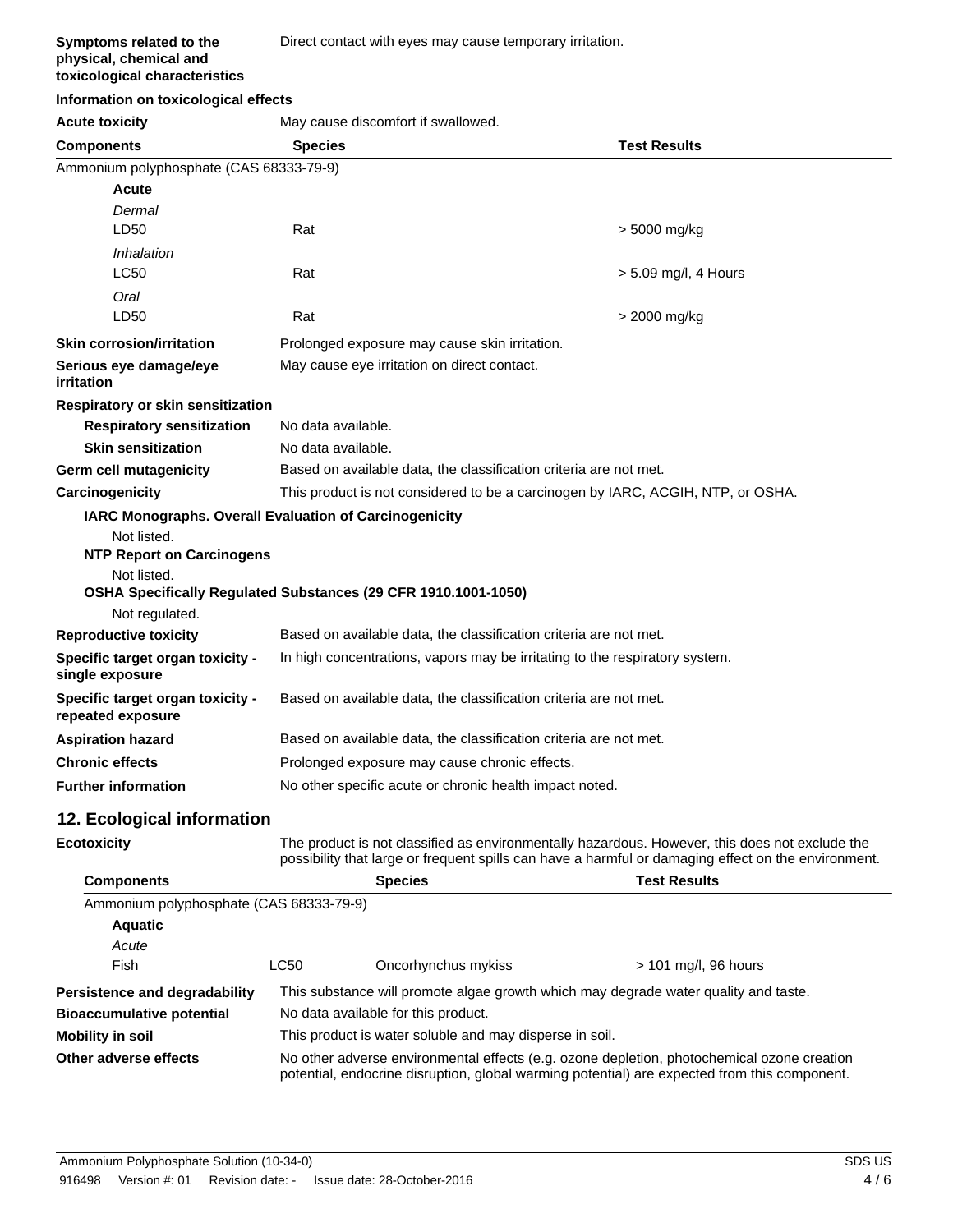## **13. Disposal considerations**

| <b>Disposal instructions</b>             | Do not allow this material to drain into sewers/water supplies. Dispose in accordance with all<br>applicable regulations.                                                                     |
|------------------------------------------|-----------------------------------------------------------------------------------------------------------------------------------------------------------------------------------------------|
| Hazardous waste code                     | The waste code should be assigned in discussion between the user, the producer and the waste<br>disposal company.                                                                             |
| Waste from residues / unused<br>products | Disposal recommendations are based on material as supplied. Disposal must be in accordance<br>with current applicable laws and regulations, and material characteristics at time of disposal. |
| <b>Contaminated packaging</b>            | Since emptied containers may retain product residue, follow label warnings even after container is<br>emptied.                                                                                |

#### **14. Transport information**

#### **DOT**

Not regulated as dangerous goods.

# **IATA**

Not regulated as dangerous goods.

#### **IMDG**

Not regulated as dangerous goods.

**Transport in bulk according to** Not applicable. **Annex II of MARPOL 73/78 and the IBC Code**

## **15. Regulatory information**

#### **US federal regulations**

This product is not known to be a "Hazardous Chemical" as defined by the OSHA Hazard Communication Standard, 29 CFR 1910.1200.

#### **TSCA Section 12(b) Export Notification (40 CFR 707, Subpt. D)**

Not regulated.

**OSHA Specifically Regulated Substances (29 CFR 1910.1001-1050)**

Not regulated.

**CERCLA Hazardous Substance List (40 CFR 302.4)**

Not listed.

**Hazard categories**

#### **Superfund Amendments and Reauthorization Act of 1986 (SARA)**

Immediate Hazard - No Delayed Hazard - No Fire Hazard - No Pressure Hazard - No Reactivity Hazard - No

#### **SARA 302 Extremely hazardous substance**

Not listed.

**SARA 311/312 Hazardous** No

**chemical**

**SARA 313 (TRI reporting)** Not regulated.

#### **Other federal regulations**

**Clean Air Act (CAA) Section 112 Hazardous Air Pollutants (HAPs) List**

Not regulated.

**Clean Air Act (CAA) Section 112(r) Accidental Release Prevention (40 CFR 68.130)**

**Safe Drinking Water Act** Not regulated.

**(SDWA)**

**US state regulations**

This product does not contain a chemical known to the State of California to cause cancer, birth defects or other reproductive harm.

#### **US. Massachusetts RTK - Substance List**

Not regulated.

- **US. New Jersey Worker and Community Right-to-Know Act**
	- Not listed.
- **US. Pennsylvania Worker and Community Right-to-Know Law**

#### Not listed.